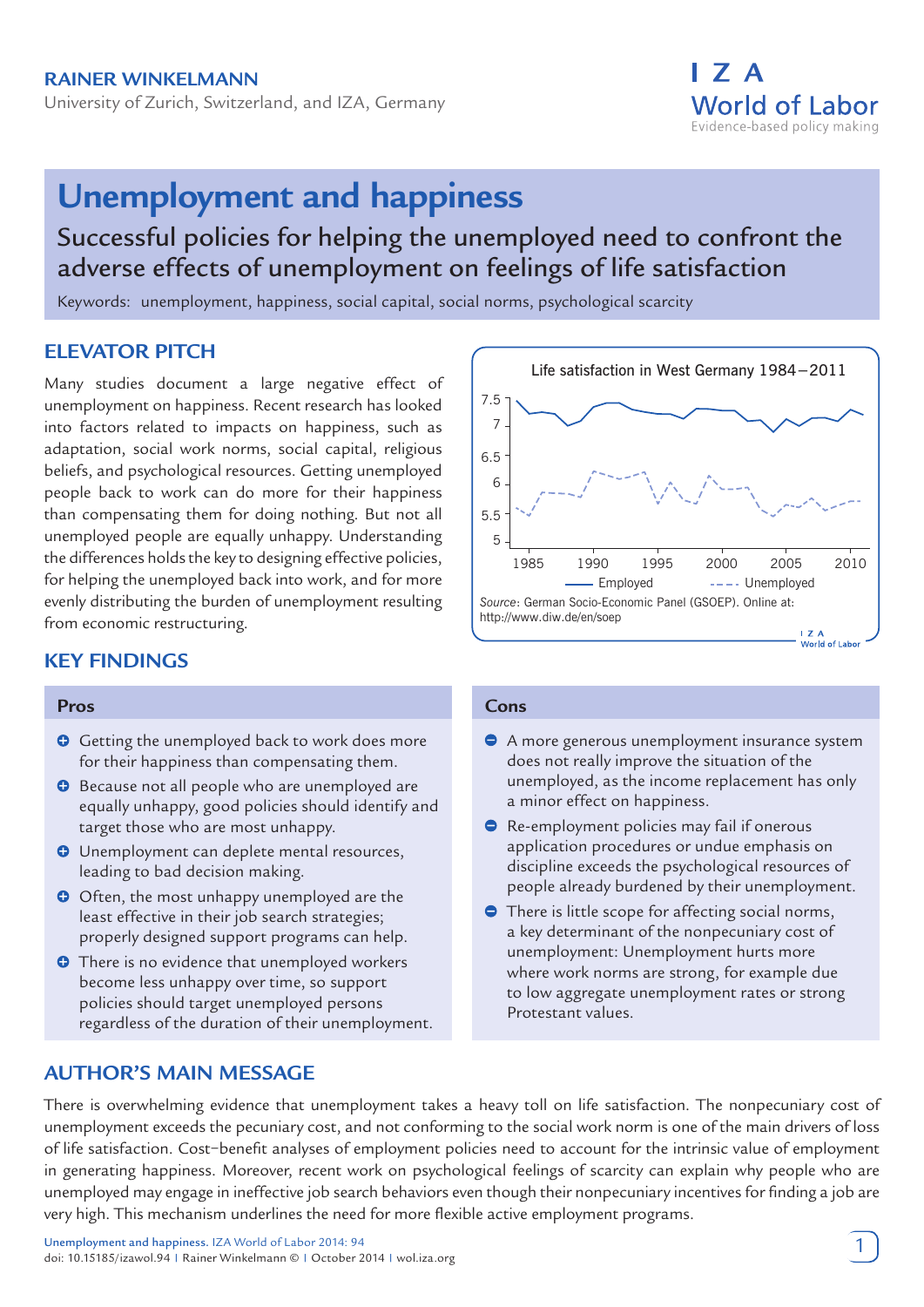## **MOTIVATION**

The 2007–2009 recession pushed unemployment to new highs in many industrialized countries, and a recovery is not yet in sight. According to the OECD Employment Outlook the unemployment rate rose from 8.4% in 2007 to 10.3% in 2012 in France, from 8.3% to 25.1% in Spain, and from 5.3% to 7.9% in the UK (http://www.oecd-ilibrary.org/employment). While a high unemployment rate can be an indicator of a failing economic system and a call for policy action, it is important to realize that a country's loss of welfare from unemployment goes well beyond the associated income loss. As Nobel laureate George Akerlof has put it: "I have always thought of unemployment as a terrible thing. A person without a job loses not just his income but often the sense that he is fulfilling the duties expected of him as a human being" [1].

Many studies have tried to quantify the adverse effect of unemployment on well-being using survey data on life satisfaction. For example, the raw difference in average life satisfaction between unemployed and employed workers aged 20–60 years in the German Socio-Economic Panel for 1984–2011 amounts to 1.3 points on a 0–10 scale. Unemployed workers in all 21 participating European countries in the European Social Survey for 2002–2009 show a life satisfaction gap with employed workers ranging from a low of 0.5 points to a high of around 2.5 points [2]. A study of the subjective well-being of 3.3 million Americans finds a gap of 0.4 on a four-point life satisfaction scale [3]. While surveys like the European Social Survey use repeated cross-section samples and thus cannot be used to track individuals over time, the German Socio-Economic Panel collects data on the same individuals over time. Those data reveal that happiness begins to decline a year or two before unemployment, drops substantially in the year of unemployment, and recovers in the following years, although it never fully regains its former level.

An important finding from the more recent literature is that there are large differences in the effect of unemployment among people—not all people are equally unhappy. This article assesses some of the potential explanations for larger or smaller effects, including social norms, labor market institutions, social capital, and psychological factors. The recently introduced conceptual framework of "psychological scarcity" (a feeling of having less than one believes one needs) [4] helps to explain why most unemployed people are unhappy, with diminished ability to make good decisions, and reveals how support programs for unemployed workers can be made more effective.

## **DISCUSSION OF PROS AND CONS**

#### **German panel data and the association of unhappiness with unemployment on average**

Research on Germany occupies a prominent place in the happiness literature, mainly because of the pioneering role of the German Socio-Economic Panel, the first large household panel survey to include an evaluative question (see **Evaluative and emotional components of wellbeing**) on overall satisfaction with life ("How satisfied are you at present with your life as a whole?"), rated on a 0−10 response scale, where 0 means "completely dissatisfied" and 10 means "completely satisfied." The panel provides consistent information on this measure from 1984 onwards. (Most of this article follows the established practice in the economic happiness literature and does not distinguish between happiness, satisfaction, and well-being.)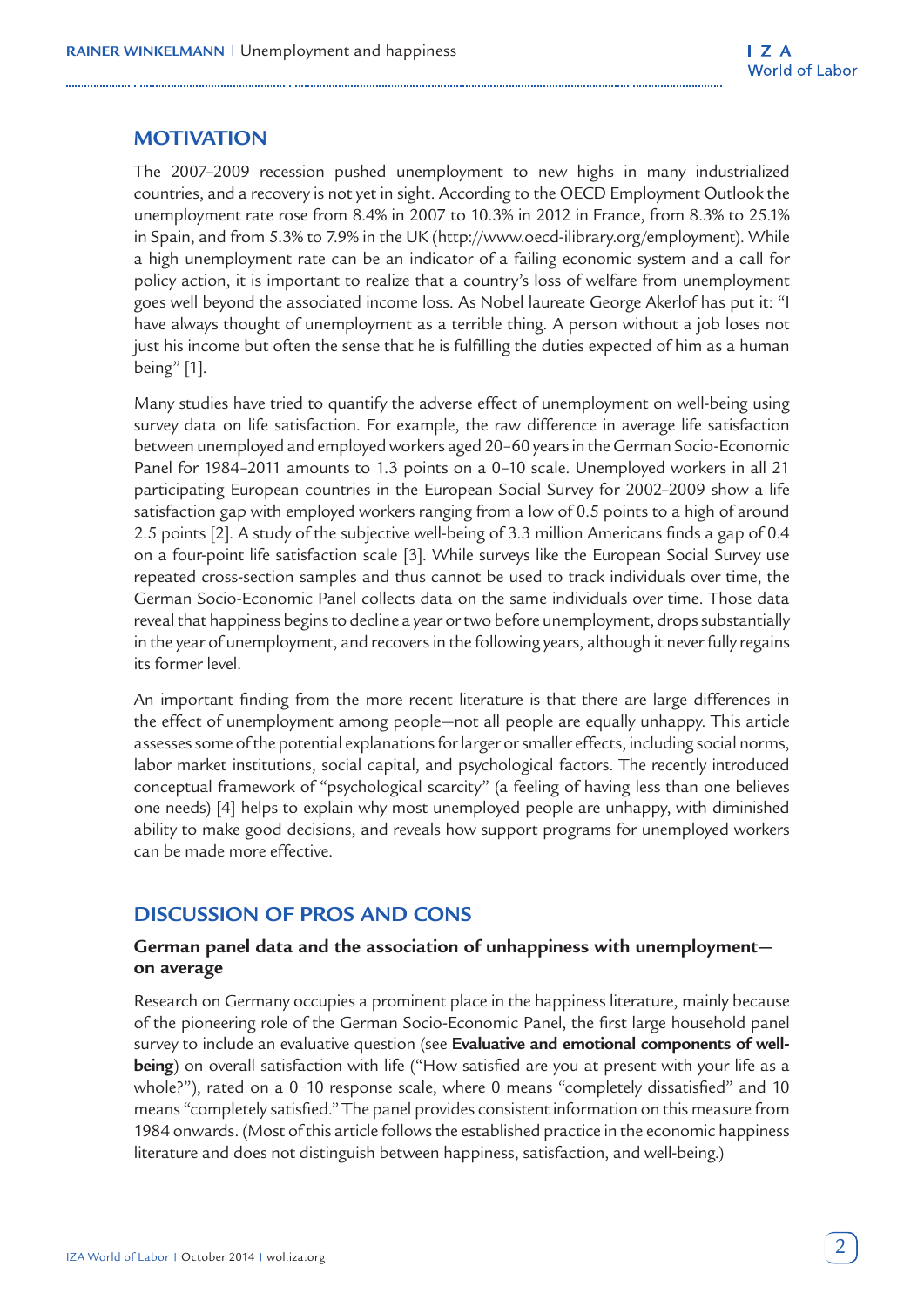#### **Evaluative and emotional components of well-being**

Feelings of well-being can encompass both evaluative and emotional components. Evaluative components are concerned with evaluating one's satisfaction with areas of one's life, both current and anticipated. Emotional or affective components concern daily feelings and moods or the affective dimension of happiness (such as the balance between positive and negative feelings). The German Socio-Economic Panel survey captures the notion of evaluative well-being in the question: "How satisfied are you at present with your life as a whole?" and the notion of emotional well-being in the question: "How often have you felt happy during the previous weeks?"

The illustration on page 1 shows the development of average life satisfaction in West Germany from 1984 to 2011 for employed and unemployed residents (see **Analysis of German Socio-Economic Panel survey data** for details on the analysis of the German Socio-Economic Panel survey data). For both groups, mean happiness is almost as high at the end of the period as it was at the beginning. In between, the influence of historical events and the state of the economy is evident. The decline in 1986, for example, follows the Chernobyl nuclear power plant catastrophe, while the hump after 1990 coincides with German unification.

#### **Analysis of German Socio-Economic Panel survey data**

The German Socio-Economic Panel survey distinguishes between employed residents (those in paid work for at least one hour during the week prior to the interview) and unemployed residents (individuals who have not been working during the week prior to the interview and are registered at the unemployment office) of West Germany. Trends are based on regressions with control variables for the number of times an individual has participated in the survey, the survey mode (computer assisted, oral, or written), and the month of the interview. The estimates adjust for potential measurement effects related to the circumstances of the interview. Thus the reported trends are calibrated to a first-time participant completing a paper-and-pencil questionnaire in March. Sampling weights are used.

In addition to the influence of wider contextual factors, such as historical events and the state of the economy, there is a strong association between an individual's own unemployment and happiness. Average life satisfaction for unemployed workers, at 5.5–6.2 on the 0−10 scale, is always at least a full point below that of employed workers. There is also a strong association between the aggregate unemployment rate and average happiness even for employed workers (correlation of –0.47). For employed workers, a one percentage point increase in the unemployment rate is associated with a 0.04 point (or 0.6%) reduction in average life satisfaction. An important channel for this association is perceived job security, which declines during economic downturns and negatively affects workers' happiness [3]. This means that both employed and unemployed workers living in countries or regions with high unemployment tend to have substantially lower average life satisfaction than others [3].

Despite the strong association between an individual's own unemployment and his or her happiness, a comparison of employed and unemployed workers at a single point in time cannot rule out the possibility that unemployed people are less happy to start with, even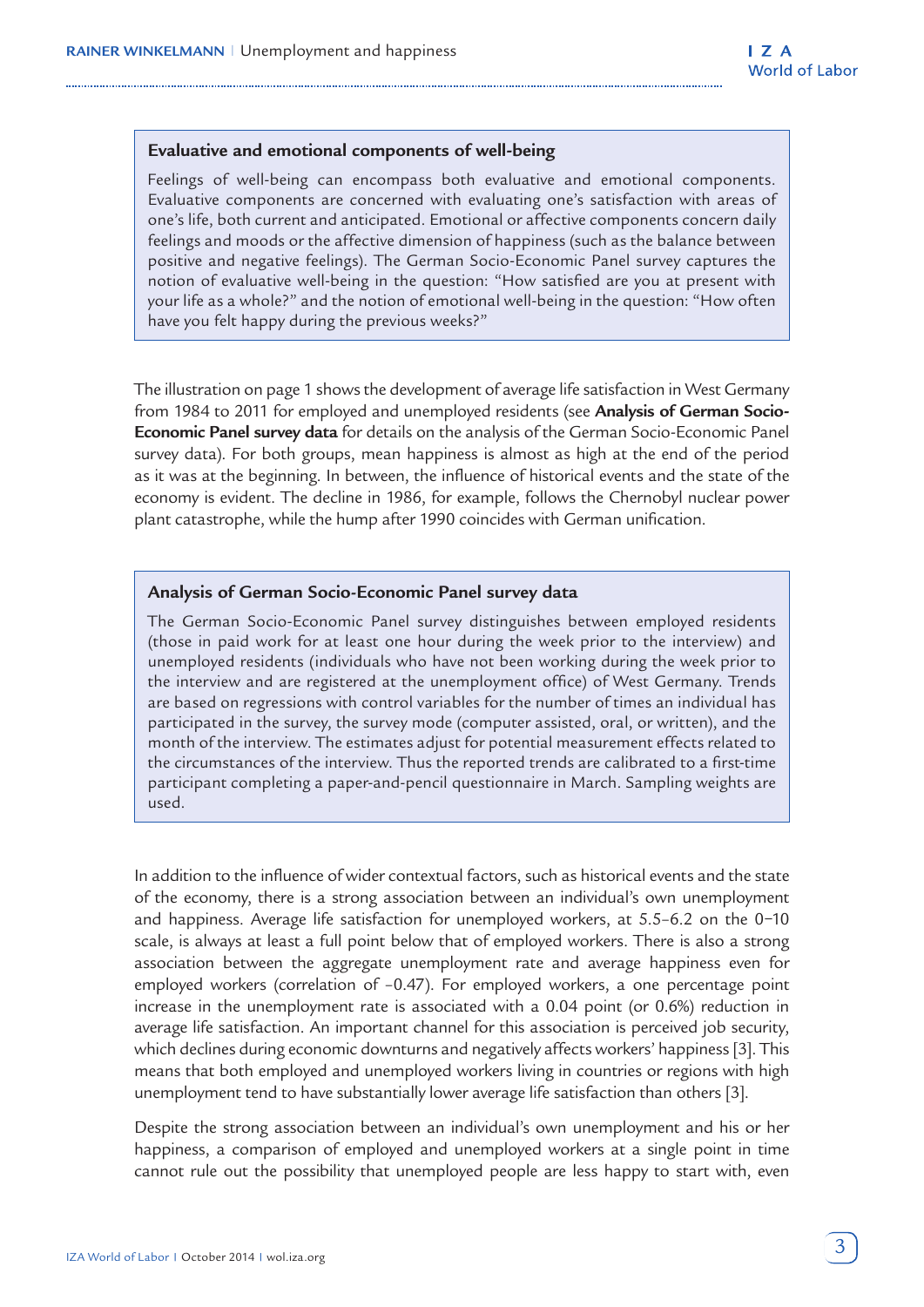before they lose their job. Also, the comparison cannot indicate how much of the effect is transitory and how much is permanent—whether it goes away quickly after a person gets a new job or whether unemployment leaves permanent scars.

A longitudinal perspective, made possible by the German panel data, follows the life satisfaction trajectories of individuals before and after unemployment, as they transition in and out of unemployment. It allows for more robust causal inferences, as all stable individual characteristics are eliminated as a source of bias. These include, for example, early childhood experiences and personality factors. Because other concurrent major life events that are systematically related to life satisfaction and to the propensity for becoming unemployed (such as the onset of a mental illness) are controlled for, we are then left with the assumption of comparability for the same person over time.

Figure 1 shows the average life satisfaction profile for 3,053 individuals in the German Socio-Economic Panel data over 1984–2011 who were unemployed in one survey year but continuously employed in the four years before and after the unemployment event. The other 2,958 of the 6,011 people in the panel data with any unemployment episode were repeatedly unemployed. The figure shows some anticipation effect, as mean life satisfaction starts to decline a few years before unemployment, but the biggest drop occurs at the time of unemployment. The large negative shock to life satisfaction at the time of unemployment using longitudinal data provides strong evidence for a causal effect.



Afterwards, as people are re-employed, satisfaction rebounds, but four years after the unemployment episode, people's mean life satisfaction does not reach its early preunemployment level of satisfaction. This lingering effect of unemployment has been observed in other studies after controlling for other potential influences, such as age or period effects. Such scarring may reflect a heightened sense of insecurity that persists over time. It is also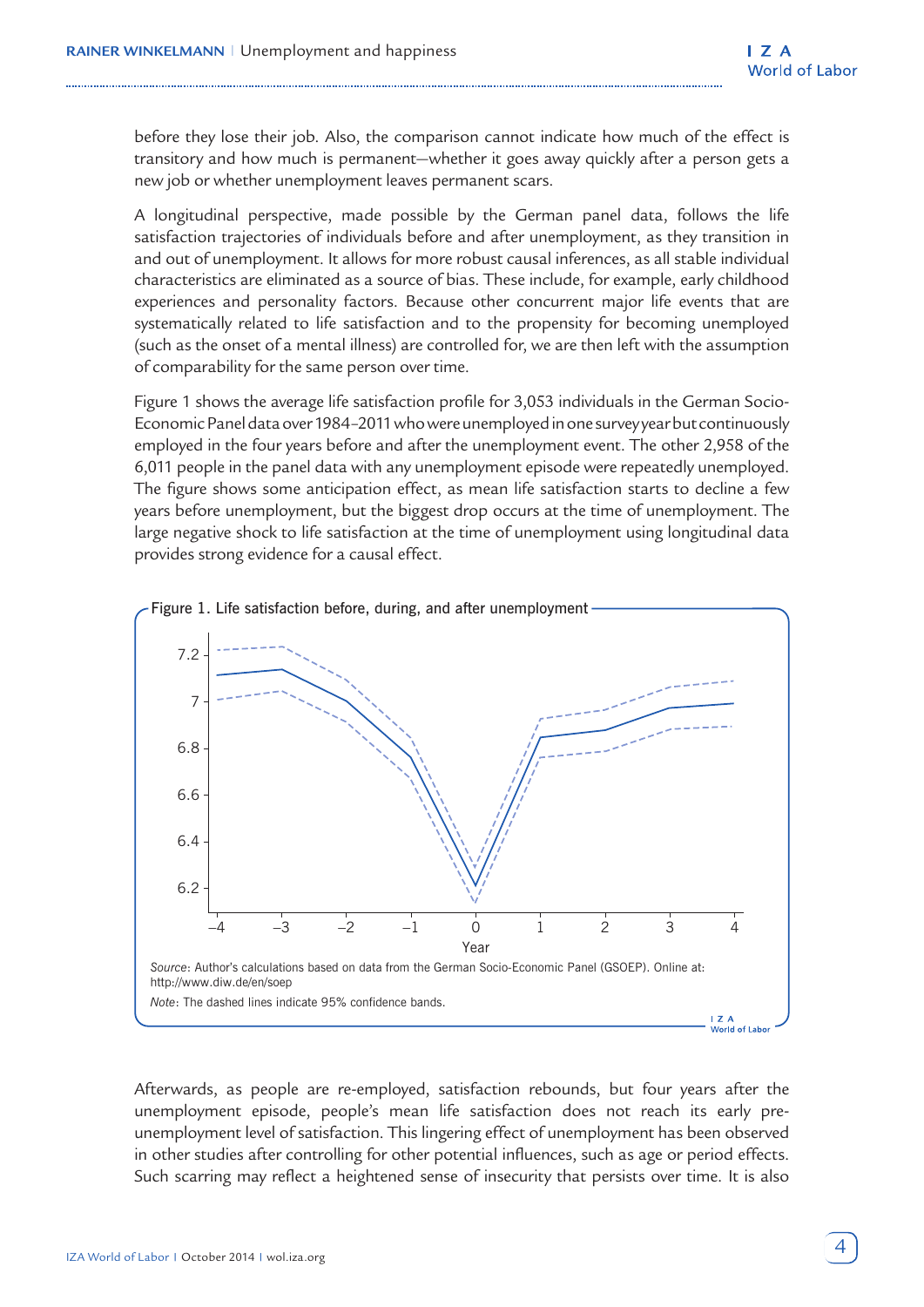possible that some people who were unemployed accepted new jobs that are less satisfying than the ones they held before becoming unemployed.

But not everyone who is unemployed is unhappy. The average effect described here masks considerable differences across individuals. Nearly half the people covered in the German Socio-Economic Panel who were employed in the previous period and unemployed in the current period experienced no reduction in life satisfaction [6], [7], and only about 5% of them experienced a loss in life satisfaction of five or more points on the 0–10 scale. So why are some unemployed people so unhappy while others are not? It is not because those who are unemployed are inherently less satisfied than those who are employed (selection bias), as Figure 1 suggests and fixed effects panel data analysis confirms [5]. It is also not due to the substantial income loss associated with unemployment, as the effect remains very large even after controlling for income.

Understanding the origins of such differences can provide clues about why the effect exists in the first place. Also, a better understanding of the personal and contextual risk factors can be useful for designing effective policy responses. Five groups of potential moderators of unhappiness are considered below: unemployment duration, social norms, labor market policies, social capital, and psychological resources.

#### **Length of unemployment**

Since interviews in the German Socio-Economic Panel and comparable surveys are conducted annually, some people who are unemployed report their current life satisfaction while having been unemployed for just one day, while others have been unemployed for 12 months or longer. In theory, the fact that some unemployed people are happier than other unemployed people, relative to their pre-unemployment benchmark, could be related to the different duration of their unemployment spells. If people adapt to their unemployment, life satisfaction should increase over time and unemployment should become less painful. The same pattern would prevail without adaptation if those whose life satisfaction dropped the most initially are the first to find jobs again and leave unemployment.

Evidence on duration effects can be obtained by comparing the life satisfaction of those who are unemployed for a short while with the life satisfaction of those who have been unemployed for a longer period. Based on the few studies that have examined this issue, such as [5], duration appears to have no impact on the life satisfaction of people who are unemployed, indicating that habituation seems not to be an important force.

#### **Social norms**

There is plenty of evidence in support of the hypothesis that the evaluative component of well-being depends on how much one conforms to or deviates from the norms of the social group one associates with. For unemployment, this means that the harmful effect of unemployment on life satisfaction is larger the stronger the prevailing norm toward work is. One study reports that the subjective well-being of unemployed workers is higher the higher the unemployment rate in their reference group is (at the regional, partner, or household level) [8]. In this interpretation, higher local unemployment weakens the work norm, so that unemployment is less of a deviation from the norm and therefore hurts less. A Swiss study uses the outcomes of plebiscites on employment topics to proxy the strength of the work norm in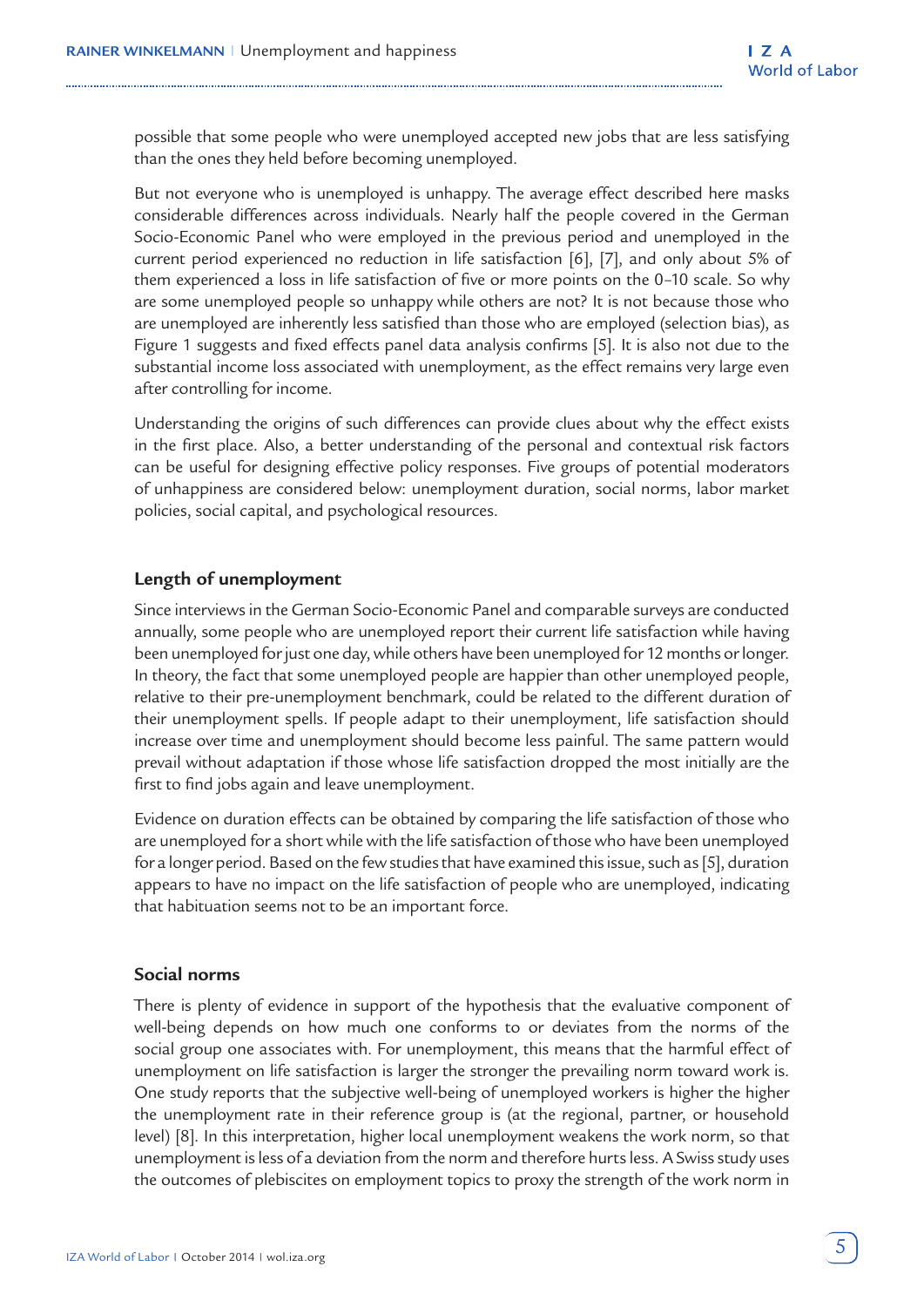the municipality in which an unemployed person lives [9]. The study finds that unemployed people experience a larger reduction in life satisfaction and find a new job more quickly when they live in municipalities with strong social norms for employment than when they live in municipalities with weaker social work norms.

There is additional evidence in support of the importance of social norms to the degree of life satisfaction of people who are unemployed. A German study finds that unemployed people report a substantial increase in life satisfaction when they retire, although other life circumstances remain largely unchanged [10]. The study interprets retirement as a switch in the social group with which one identifies, from the working-age population to retirees, and thus to a change in the social work norm. Once an individual has retired, not working no longer violates the social work norm, and life satisfaction consequently increases.

Another study pools data from the World Values Survey on 82 countries and finds that the life satisfaction gap between employed individuals and unemployed individuals is larger in predominantly Protestant countries than in other countries [11]. In addition, within a country, self-declared Protestants suffer more from unemployment than others do. These results are presented as evidence of Weber's idea that the work ethic is stronger for Protestants than for others.

In addition, the finding that unemployed women tend to report greater life satisfaction than do unemployed men can also be viewed as a social norm effect, in particular in more traditionally oriented societies where men are seen as the breadwinners of the household.

All this evidence on the importance of social norms is indirect, as it does not measure the degree to which people internalize social norms—that is, the value individuals ascribe to social norms. The 2012 edition of the German Socio-Economic Panel comes close to providing such information. It includes the question: "How important is it for you to have a successful career?" The left panel of Figure 2 shows the proportion of unemployed and employed people with

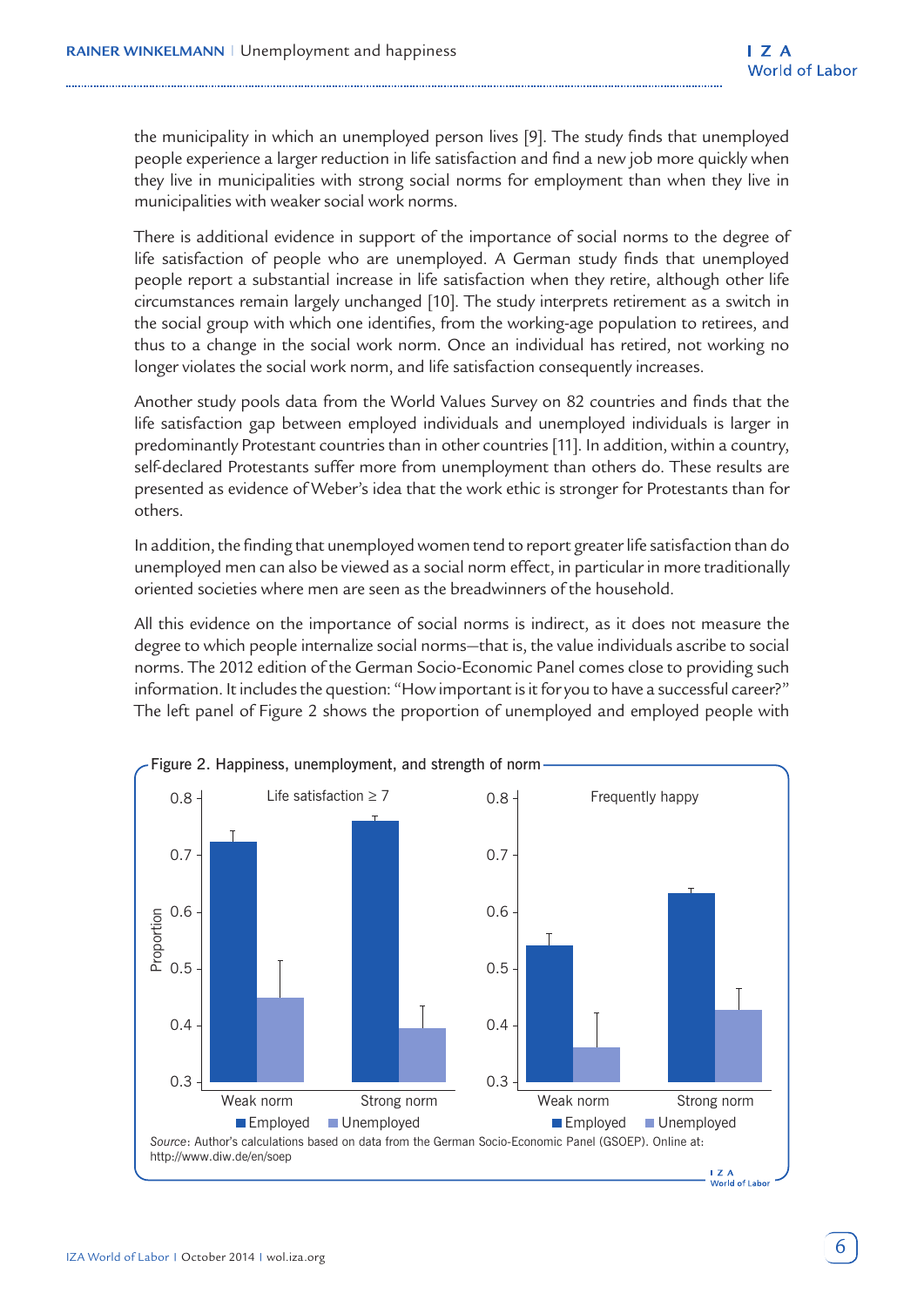high life satisfaction (a value of seven or above on the 0–10 scale) and distinguishes between those who have a strong work norm (those who respond to the questions with "important" or "very important") and those who have a weak work norm (those who respond with "totally unimportant" or "not very important"). A stronger work norm is associated with a larger reduction in life satisfaction among people who are unemployed, confirming the findings based on various indirect evidence of the importance of social norms.

There has also been some discussion in the literature of whether unemployment influences the emotional, or affective, dimension of happiness (such as the balance between positive and negative feelings) in the same way that it does the evaluative dimension. The social norm hypothesis implies that this should not be the case, that unemployment should matter less for affective happiness than for evaluative happiness. One study collecting diary information on activities and associated emotions found that long-term unemployed people experienced similar levels of positive and negative emotions over the course of a day as people who were employed [12], while other studies report higher levels of sadness among the unemployed, which decrease after re-employment. The difference in results may stem in part from different study populations and differences in the duration of unemployment.

In recent years, the German Socio-Economic Panel has included a question on emotional happiness in its survey: "How often have you felt happy during the previous weeks?" The right panel of Figure 2 shows the share of respondents in 2012 who stated that they felt happy "often" or "very often." Again, the figure shows that unemployment has a substantial negative effect on happiness, suggesting that the distinction between affective and evaluative measures of happiness may not be clear-cut (see [3] for consistently large negative well-being effects using a number of different happiness concepts). However, there is no social norm effect for the affective measure, supporting the view that recognizing a norm violation requires an evaluation of one's position in life. Moreover, the lack of a social norm effect also suggests that part of the explanation for the negative effect of unemployment on happiness is related to factors other than social norms.

#### **Labor market institutions**

A small number of studies, among them [2], have used cross-country comparisons to estimate the effect of the generosity of the unemployment insurance system (usually an index based on replacement rates and benefit duration) on life satisfaction of the unemployed or on differences in life satisfaction between people who are employed and those who are unemployed. Less generous benefits are associated with larger reductions in life satisfaction for the unemployed. It is difficult to know why this happens. One interpretation comes back to social norms: stronger work norms can be expressed through the political process as less generous benefits. Other policies, such as the German jobs program "One-Euro-Job," have been shown to be associated with increased life satisfaction.

#### **Social capital**

Social capital refers to the links in society that enable individuals and groups to share values and work together. There are different ways of measuring social capital. Some of them relate to trust, others to activities that people engage in together and that lead to social interactions. One study measured social capital before the start of an unemployment episode using data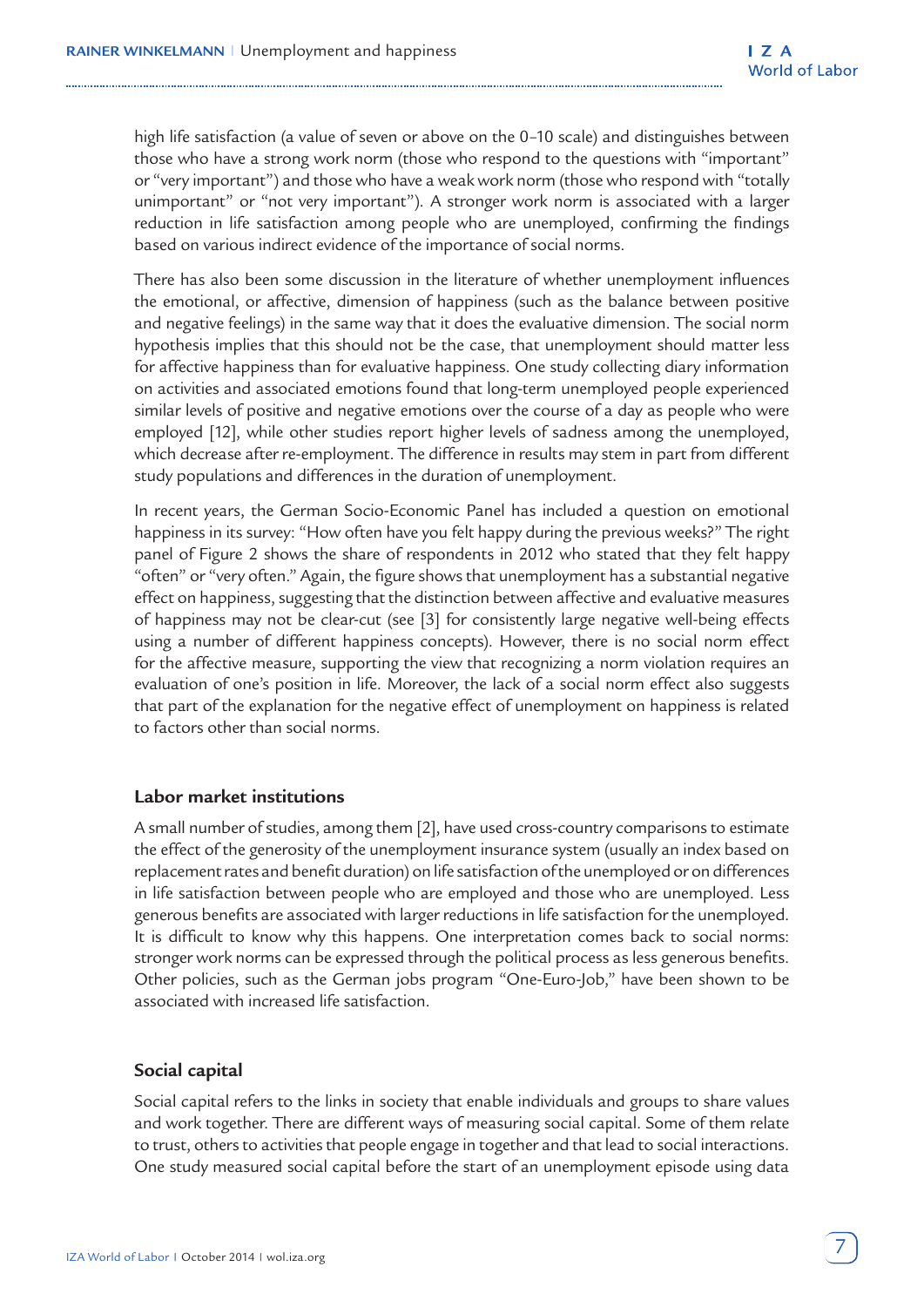from the German Socio-Economic Panel for 1984–2004 [6]. It defined social capital in terms of cultural events, entertainment events, active participation in sports, visits with friends and relatives, volunteer work in political or social organizations, and church services. Thus defined, social capital was an important predictor of well-being, but there was no evidence that it moderated the effect of unemployment on well-being. The results might have been different had an emotional measure of happiness been used instead of an evaluative measure.

#### **The psychology of unemployment**

Psychological studies have emphasized the emotionally destructive consequences of unemployment. Commonly identified mechanisms relate to loss of economic identity and a sense of insecurity and personal failure. Unemployment has also been related to a diminished locus of control: people who are unemployed tend to believe more often than others that their life is controlled by outside forces and that they therefore bear little responsibility for what happens to them. Little is known yet on how psychological factors can moderate the effect of unemployment on happiness. One study found that conscientiousness is associated with a larger effect of unemployment on happiness [13].

A recent study develops the concept of "psychological scarcity," a subjective sense of having less than one believes one needs (in contrast to economic scarcity, which involves objective trade-offs) [4]. The study argues that psychological scarcity leads to excessive attention to what one feels is lacking and thereby impairs executive control and reduces the amount of mental capacity that is available for other tasks at a given time ("mental bandwidth"). For example, the same subsistence farmers in India performed much worse on an IQ test before harvest, when they were poor, than after harvest, when they did not need to worry as much about making ends meet [4].

The potential felt scarcities and worries associated with unemployment are manifold. They include fewer social contacts, less social recognition, less money, a less structured day, less control of one's life, and less certainty about what the future will bring. Indeed, although the effect on happiness of temporary income reductions during unemployment is not very large, people who are unemployed worry about their future economic uncertainty. In the 2012 wave of the German Socio-Economic Panel, 51.3% of unemployed respondents stated that they had "great worries" about their financial and economic situation, compared with only 17.3% of people who were employed. Obviously, this worry puts a great strain on respondents' sense of well-being.

In addition, the pressure of psychological scarcity from unemployment can result in bad decision-making, as it reduces mental bandwidth [4]. For example, the paperwork and formal procedures required to file for unemployment insurance benefits may require too much effort and attention for some, who are preoccupied by thoughts about what they feel they are lacking. As a consequence, not everyone who is eligible for unemployment benefits applies for them. Similarly, unemployment has been associated with poor parenting, in part because unemployment reduces a parent's ability to exercise self-control. A recent study finds that the least happy unemployed people search more actively for a job but that effort does not speed up their job finding rate [7]. In other words, they seem to be ineffective at conducting their job search. Of course, ineffective search can arise from a combination of factors, not only from a sense of psychological scarcity. For example, the most unhappy unemployed people might also be the least employable individuals.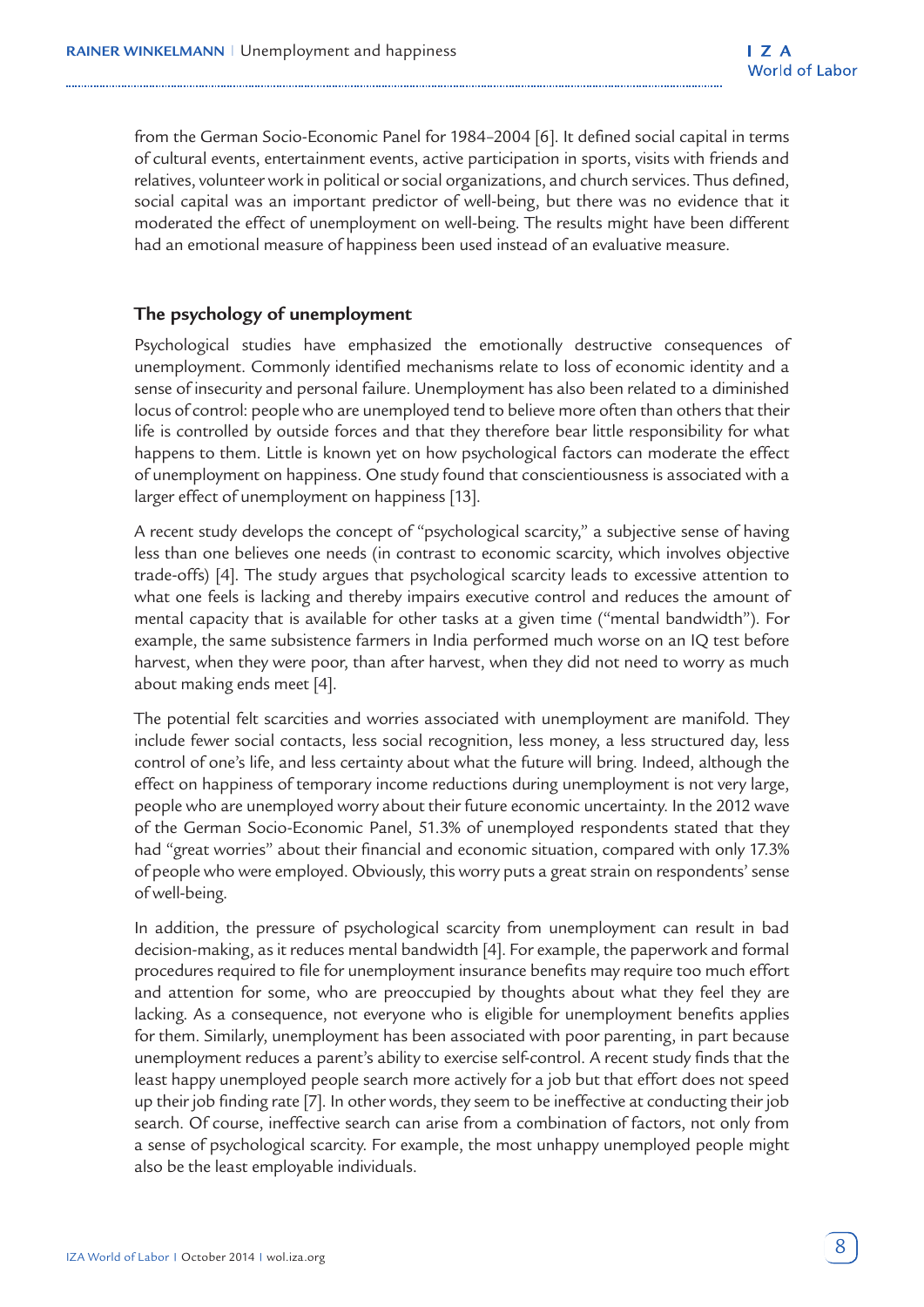#### **LIMITATIONS AND GAPS**

In the absence of randomized controlled trials, there is always the challenge of credibly establishing a causal relationship when selection into unemployment can be nonrandom. In particular, other factors that might increase the risk of unemployment, such as mental health, might also cause lower life satisfaction. One strategy for dealing with this issue is to rely on longitudinal information. Another strategy is to use natural experiments to study the effect of "quasi-random" unemployment events. Along this line, a number of studies have looked at the effect of unemployment resulting from plant closures and mass layoffs, largely confirming the evidence of large negative effects based on standard cross-section or panel regression models.

Also, this review has focused on evidence for heterogeneity in the immediate impact of unemployment on life satisfaction. Much less is known about differences in the way people adjust to unemployment, leaving ample space for future research.

## **SUMMARY AND POLICY ADVICE**

There is now persuasive evidence that unemployment, on average, is associated with large and lasting reductions in happiness. A review of the recent literature yields some important policy implications. First, the often expressed worry that generous insurance benefits discourage those who are unemployed from looking for work seems unfounded, at least for the average individual and as long as the social work norm is sufficiently strong. The unhappy unemployed have in any case large incentives to act on their unhappiness.

Second, helping the unemployed by implementing policies aimed at changing work norms may be feasible in some marginal cases, such as for early retirement regulations, but could otherwise work only in the long term, and changing work norms is likely to have other unwanted sideeffects for society.

Third, the most unhappy unemployed people, generally those who are the least employable or who suffer most from feelings of psychological scarcity, have more difficulty finding a job on their own, although they would have the most to gain from a new job. Thus, there is an important role for active labor market policies and job search support programs. To be effective, such programs should take into account psychological scarcity, along the lines suggested in [4]. For example, job training programs should not progress linearly but should allow for some "slack" or slippage, offering catch-up sessions for participants who miss a session, as some of them inevitably will because of the attention-distracting effects of unemployment.

#### **Acknowledgments**

The author thanks two anonymous referees, the IZA World of Labor editors, and Liliana Winkelmann for many helpful suggestions on an earlier draft, and the German Institute for Economic Research (DIW Berlin) for providing access to the German Socio-Economic Panel data.

#### **Competing interests**

The IZA World of Labor project is committed to the *IZA Guiding Principles of Research Integrity*. The author declares to have observed these principles.

© Rainer Winkelmann